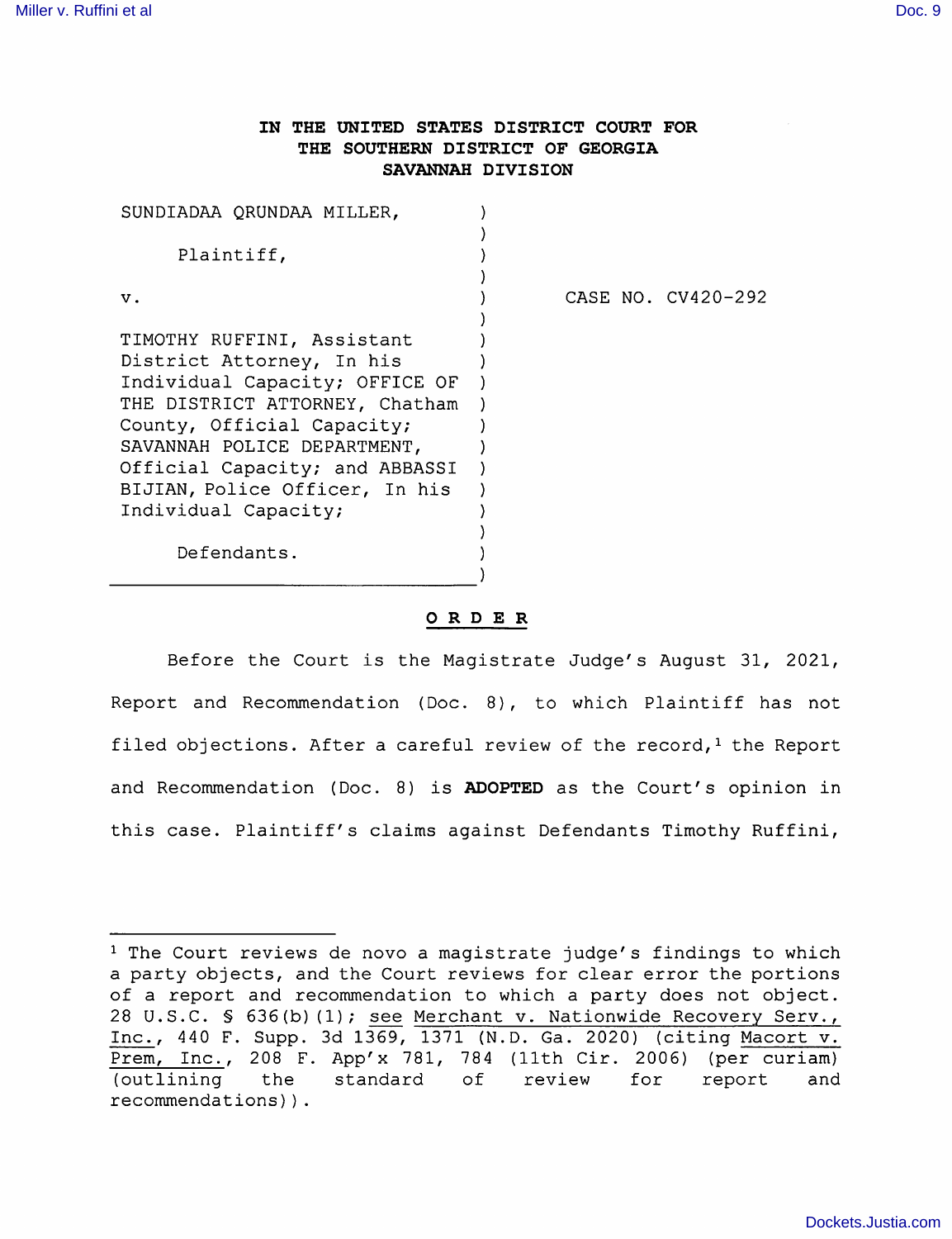the Office of the District Attorney, and the Savannah Police Department are DISMISSED.

Additionally, the Magistrate Judge found that Plaintiff failed to state a claim for false arrest against the remaining Defendant, Abbassi Bijian, but gave Plaintiff an opportunity to file an amended complaint asserting sufficient facts to state such a claim. (Doc. 8 at 8.) The deadline to amend has passed, and Plaintiff has neither objected to the Magistrate Judge's determination nor filed an amended complaint. This Court has the authority to prune cases from its docket where parties have failed to comply with its orders. See S.D. Ga. L.R. 41.1(b); see also Link V. Wabash R.R. Co., 370 U.S. 626, 630-31, 82 S. Ct. 1386, 1389, 8 L. Ed. 2d 734 (1962) (explaining that courts have the inherent authority to dismiss claims for lack of prosecution) ; Mingo v. Sugar Cane Growers Co-op. of Fla., 864 F.2d 101, 102 (11th Cir. 1989) (per curiam) ("The district court possesses the inherent power to police its docket."); Jones v. Graham, 709 F.2d 1457, 1458 (11th Cir. 1983) (per curiam). By failing to file an amended

 $\overline{c}$